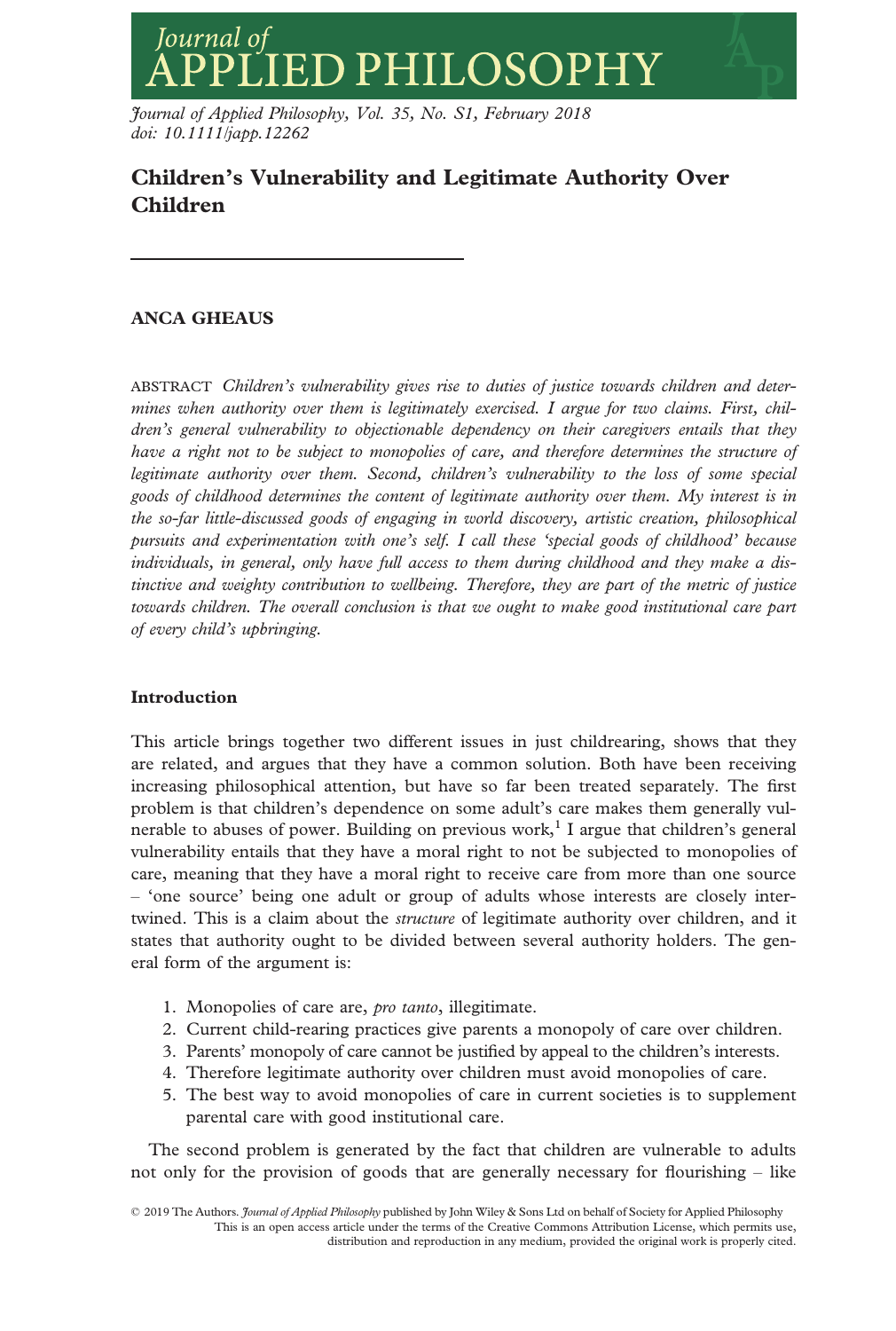food or safety – but also for the provision of the so-called intrinsic, or special, goods of childhood. Children are able to derive great value from certain goods that can be enjoyed either exclusively or mainly during childhood. These goods make a distinctive and weighty contribution to the quality of children's lives and, it has been argued, are part of the metric of justice towards children.<sup>2</sup> Children's vulnerability to the loss of these goods partly determines the content of legitimate authority over children. The general form of the argument is:

- 6. Children are owed adequate access to the special goods of childhood.
- 7. Therefore the exercise of legitimate authority over children must give children adequate access to these goods.
- 8. The best way to give all children adequate access to these goods in current societies is in good institutional settings.

The common conclusion of the arguments is that:

9. We ought to make good institutional care part of every child's upbringing.

I discuss each argument in the next two sections.

#### Objectionable Dependency and the Structure of Legitimate Authority Over Children

Children are incapable of defending their own interests. To survive and thrive, they unavoidably depend on, and therefore are vulnerable to, adults for the satisfaction of many needs: some material, some emotional<sup>3</sup> and intellectual, and some having to do with children's development into autonomous individuals able to make authoritative decisions about their lives. $4$  Because they lack full autonomy, children are justifiably subject to paternalism – adults have a moral right to exercise authority over them. Moreover, adults also have a *duty* to exercise authority over children since children's flourishing depends on paternalistic adult behaviour. But children's pervasive vulnerability means that authority over them must be exercised in ways that best protect their morally weighty interests.<sup>5</sup>

Some believe that children's dependency and hence vulnerability are in themselves regrettable.<sup>6</sup> However, children's dependency makes possible the unique intimacy and wholehearted love between children and their rearers. Children's dependency includes their interest in continuity in care and in close knowledge of their needs; hence, loving a child well requires from the rearer a long-term commitment to be part of the relationship and an unusually high level of attention to the child's need. These features of good parental love are, in turn, likely to make it unusually deep and robust. This may render children's vulnerability valuable all things considered. Yet, the current level of dependency is not necessary for preserving intimacy and wholehearted love in childrearing. Because children's dependency involves significant risks<sup>7</sup> we ought to minimise dependency as far as it is compatible with ensuring that children's interests are met. Children's enjoyment of some non-parental caring relationships need not erode the love and intimacy between children and parents – as we know from numerous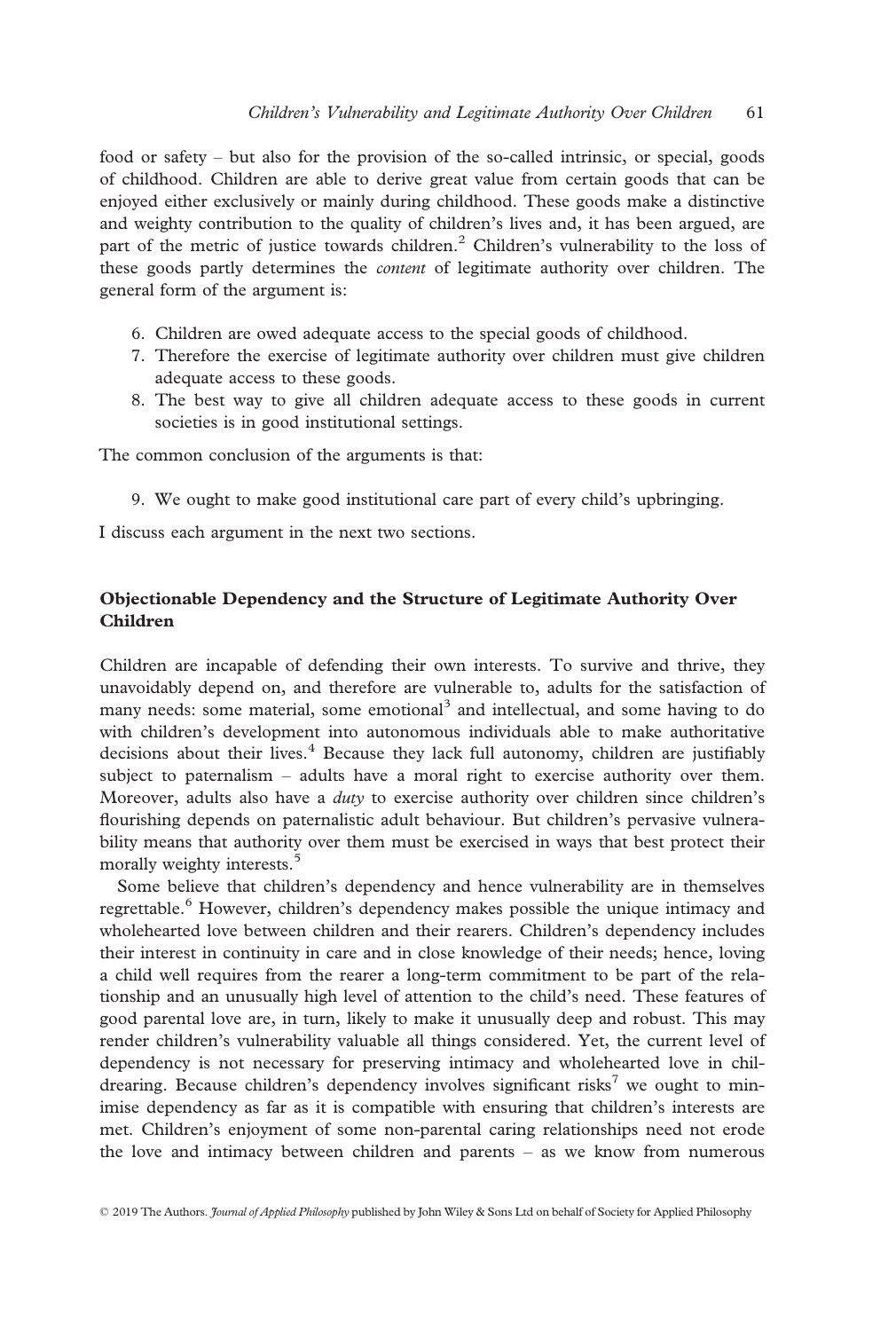cases when children have been lucky to have enduring close relationships with adults other than their parents.

Robert Goodin's account of objectionable dependency<sup>8</sup> is particularly helpful for explaining why justice requires a radical change in the way in which we organise childrearing. In his analysis of dependency as a ground for moral obligation, Goodin argues that it is not dependency as such<sup>9</sup> but the *risk* of abusing power over the dependent that is intrinsically undesirable. According to him, dependency relationships exhibit a particular combination of features that, together, generate an unacceptably high risk of abuse: first, the relationship is asymmetrical in terms of parties' power over each other; second, the dependent party has a vital need for the resources provided by the other party; third, the superordinate party exercises discretionary control over those resources; and, finally, the relationship in question is the only source of such resources for the dependent party.<sup>10</sup> The monopoly generated by the combination of these features is morally unacceptable. Goodin identifies exploitation as the specific problem of monopolies of power. In applying his criticism to parenting, I do not take a position on the question of whether parental monopolies of power are exploitative.<sup>11</sup> If relationships are morally unacceptable when they display certain features, then childrearing arrangements that exhibit these features are illegitimate (unless such degree of dependency was necessary for advancing children's interest – which, I shall argue, it is not).

Parenting as we know it – that is, the *status quo* as well as parental rights throughout history and different societies – exhibits all these features. And yet, only the first three must apply to all forms of childrearing. Firstly, children have a vital need for care. Secondly, asymmetry of power in the parent-child relationship is desirable because without it adequate care for children may be impossible. If children had the same level of power as the people who care for them they could resist receiving the care that they need. Therefore, asymmetry of power between children and their parents is legitimate.

Thirdly, some discretionary control of the parent over the child characterises parent-child relationships as we know them. This feature may be necessary in order to preserve the intimate nature of parent-child relationship which is valuable to both parent and child: if all the interaction between parent and child was conducted according to public rules meant to protect the child's interests, parents' own needs and desires could never find expression in the relationship.<sup>12</sup> This, in turn renders legitimacy to some parental discretion in their use of power in relationship to the child. In addition, a certain degree of discretionary use of the power that child-rearers have over children cannot be eliminated as long as children are raised by human beings, whose needs and desires are also at stake in the relationship with children, rather than robots.<sup>13</sup> Because it would be undesirable to have children raised by robots (for reasons that go beyond children's need for intimacy), it would be undesirable to strive to eliminate all discretion from childrearing. It is true that in many contemporary societies there are policies and institutions dedicated to the protection of children which limit the discretionary use of parental power. Their main function however is to prevent, detect and put an end to parental neglect and abuse. They are safeguards only against the very worst forms of abuse and they are highly fallible safeguards. Moreover, child protection policies try to mitigate the worst consequences of power abuse but cannot, nor should they, fully eliminate the discretionary control feature and, with them, various failings of care.<sup>14</sup> Even if childrearing was more strictly regulated, child-rearers would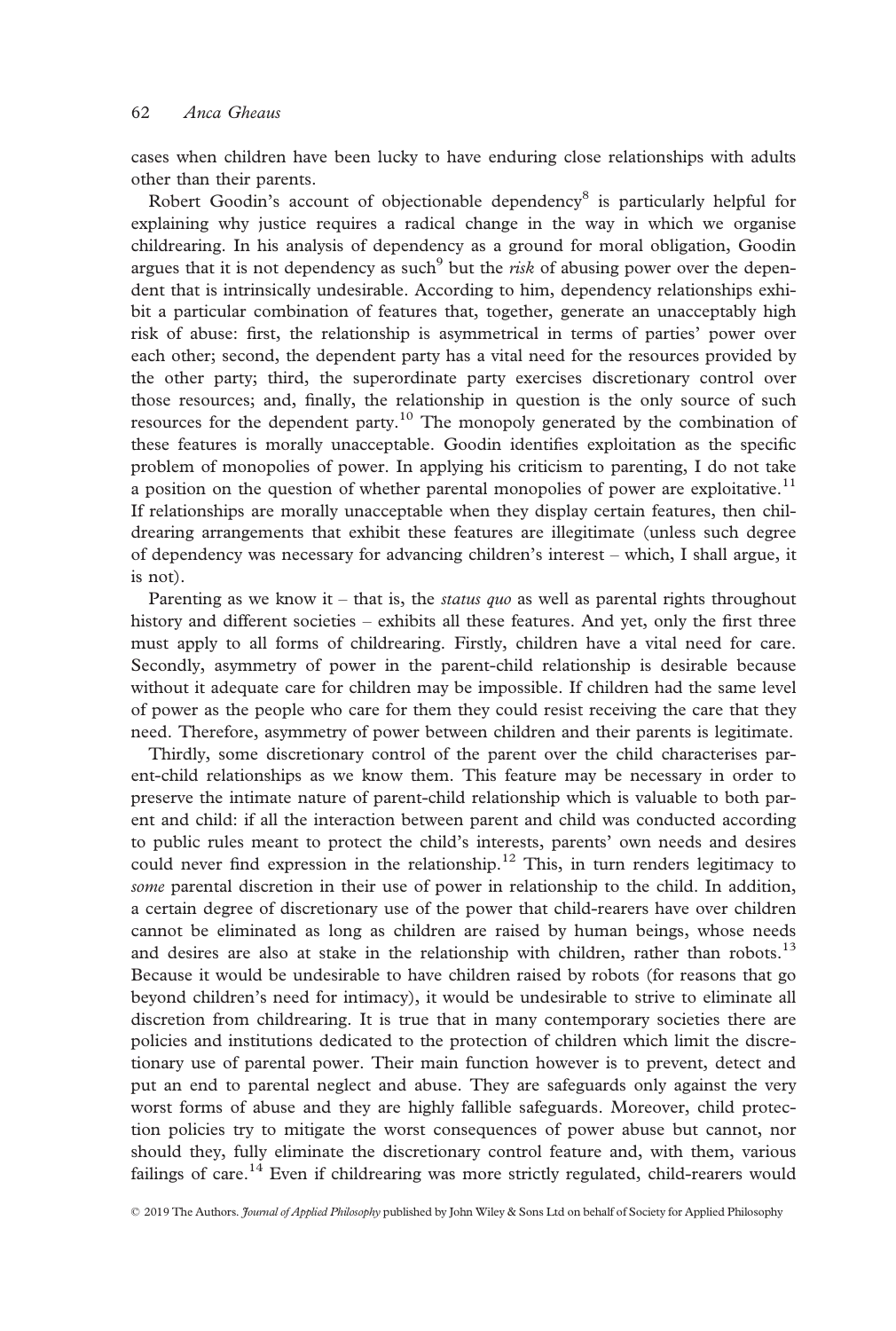have to decide on numerous details about how to do things with and for them, decisions in which children, for good reason, have no authoritative say.

The monopoly of care over children is neither unavoidable nor desirable. Rather, it is a consequence of giving parents the power to exclude other adults from forming and maintaining caring relationships with the child. In some countries, parents are permitted to be the only source of regular and reliable care for their children. This is the case in countries where there is no compulsory attendance at care-giving or educational institutions: that is, everywhere for very young (pre-school) children, and wherever home-schooling is legal. In other countries, legislation limits the parental right to exclude *all* others from the child – but only after the child reaches school age and is required to enrol in (some kind of) school. Even in these cases, parents typically can exercise control over who are the individual people who provide the child with care. In countries where school attendance is compulsory, parents can choose schools or, under the more restrictive legislation, avoid particular schools by moving house. Moreover, parents can and often do control their children's caring relationships with others. A parent has the last say with respect to which people associate with their children, and their legal right to exclude particular others does not depend on how these associations benefit the child. For instance, a parent has the legal right not only to fire a long-standing, caring nanny, but also prevent her  $-$  if the parent so wishes  $-$  from continuing to see the child and cultivate their relationship. The same applies to parental control over caring relationships with friends, neighbours and members of the extended family.<sup>15</sup> Now, it is true that most children have two parents, rather than one, and this can mitigate, to some extent, the monopoly of care.<sup>16</sup> However, many caveats apply. First, significant numbers of children are raised by single parents. Second, even in legally intact families some children in fact receive hand-on care mainly or only from one parent. Third, cohabiting parents who raise children together display, at least in theory, a unity of interest that make them, as a couple, hold the monopoly of care over the child. Children cannot exit, even temporarily, the relationship with one parent in order to seek better care from the other – at least as long as parents function as a unitary parenting couple. Co-parents may and do sometimes correct each other's mistakes in the relationship with their children; but they can also be  $-$  in virtue of their unity of interest – more likely than other individuals to enable or at least protect each other's shortcomings as caregivers. To sum up, existing childrearing practices display a monopoly of care.

Goodin indicates two strategies for addressing morally objectionable forms of dependency. One is to ensure that parties can, if necessary, defend themselves against each other. This is possible only when one of the first two features can cease to apply – that is, when basic needs are no longer involved or the relationship can become symmetrical – such that each side can either withdraw or else 'give as good as it gets in any fight'. This clearly cannot be the case with parents and children. The other strategy is 'to try to forestall the threat of exploitation rather than merely trying to defend against it' by 'depriving superordinates of discretion in the disposition of needed resources. That is by far the best way to deprive dependencies of their moral sting'.<sup>17</sup> What should be dismantled in order to render children's relationships with those who give them care morally acceptable is the monopoly feature, since 'as long as the subordinate party can withdraw without severe cost, the superordinate cannot exploit him'.<sup>18</sup> As long as they depend exclusively on the care of their parents – or any other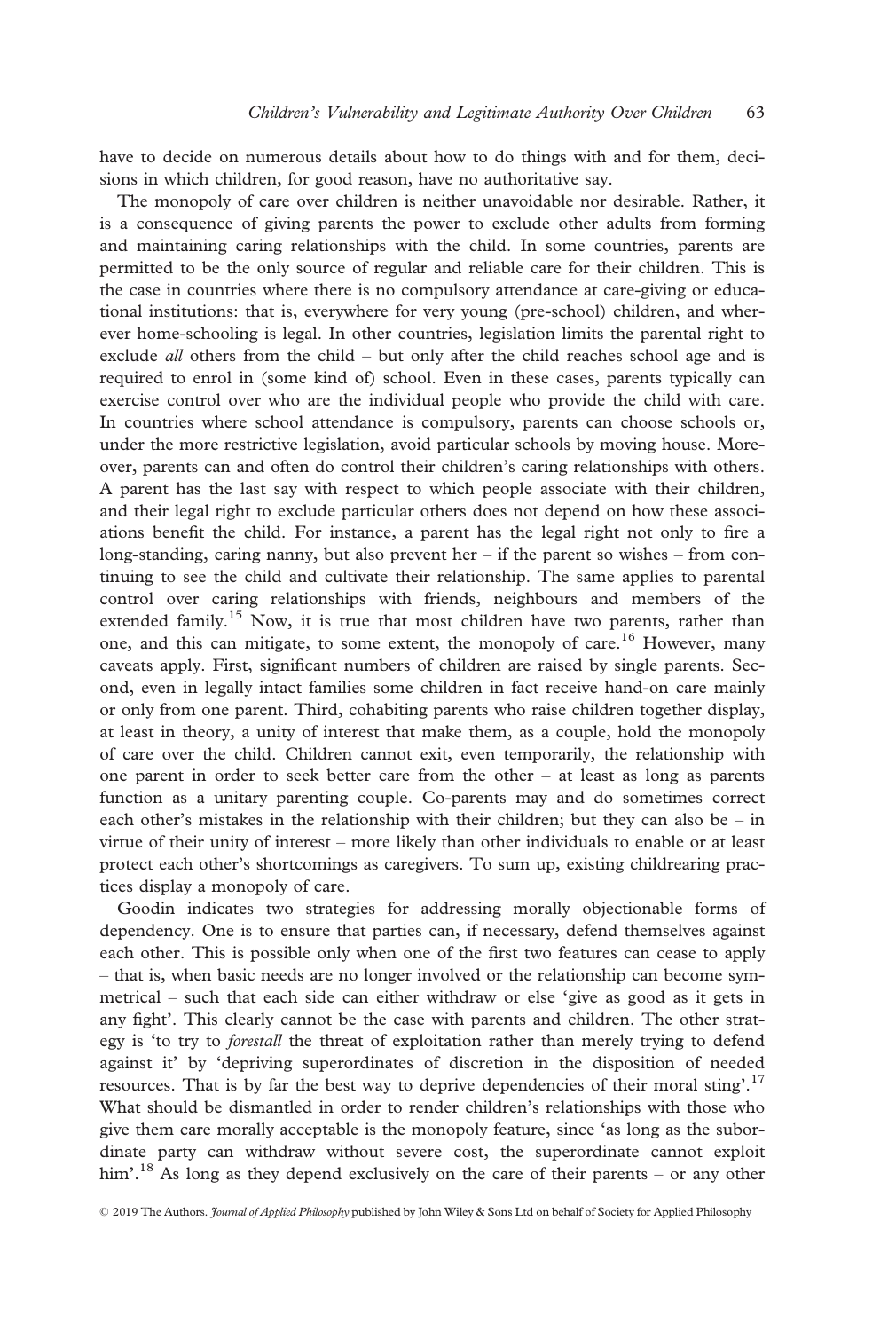unique provider – children cannot withdraw without paying exceedingly high costs. Even when they have several adults to whom they can reliably turn to for care, children need not be able to fully exit the relationship with their own parents (and, especially young children, are unlikely to wish to do so.) But they would nevertheless gain the possibility of temporary exit: when significant breakdowns of care occur in a relationship, even when such breakdowns do not amount to serious abuse or neglect, the child has a fall-back option in place. Therefore, the presence, in the life of the child, of several caring adults who are independent from each other and who can both support and supervise each other, would make children's dependence on their adult caregivers less objectionable.<sup>19</sup>

There are several ways in which we can think about particular policies that would create non-monopolistic ways of providing care for children. Because the monopoly of care and power that parents have over children is protected by parents' legal right to exclude others from the child, this particular legal right has to go. This entails stripping parents of their right to control children's association with other adults who can and do provide care for the child. But this measure would not, in itself, ensure that all children could rely on sources of care additional and alternative to parental care. Goodin's account supports the more demanding conclusion that we ought to *ensure* that all children are engaged in caring, long-lasting and secure relationships with more than one adult or group of adults belonging to the same family.

The parental monopoly of care could only be vindicated if it was necessary for the optimal protection of children's interests. This, I assume, is implausible. The most extreme failings of care – abuse and neglect – are easier to discover when children receive some continuous care from other adults than their parents, especially if these adults are trained professionals and the interaction takes place in a public setting. It is possible, and desirable, to educate parents in order to reduce current levels of abuse and neglect. In an ideal world, they would be entirely eradicated. But my argument, like Goodin's, is premised on the assumption that people will always be fallible with respect to abusing their power – no matter how well-trained – and that, in order to protect the vulnerable, we ought to put in place mechanisms that prevent or mitigate such failures. Mandatory attendance of adequate institutional care is such a mechanism, one that significantly advantages the worst-off children.

Further, children are likely to benefit more generally from having long-term caring relationships with adults other then their parents. Not only can they draw on richer caring resources but, plausibly, exposure to different caregivers can help correct the effects of more minor failings of care<sup>20</sup> and increases the chances that all children have at least one competent caring adult in their lives. Empirical research confirms that frequent and stable interaction with caring non-parental adults is beneficial in terms of children's behaviour and general resilience. $^{21}$  In particular, we know that attendance of good quality day-care is beneficial for children over age one.<sup>22</sup> Finally, having longterm caring relationships with several adults increases a child's chances to be cared for by someone who loves the child.<sup>23</sup> And if the non-parental care is provided by trained individuals on public settings it can significantly increase children's access to other special goods of childhood (as I discuss in the next section.)

The best way to ensure that all children are engaged in multiple caring relationships is therefore to require all children above one to regularly attend good quality caregiving institutions such as day-care and kindergarten and to ensure that schools provide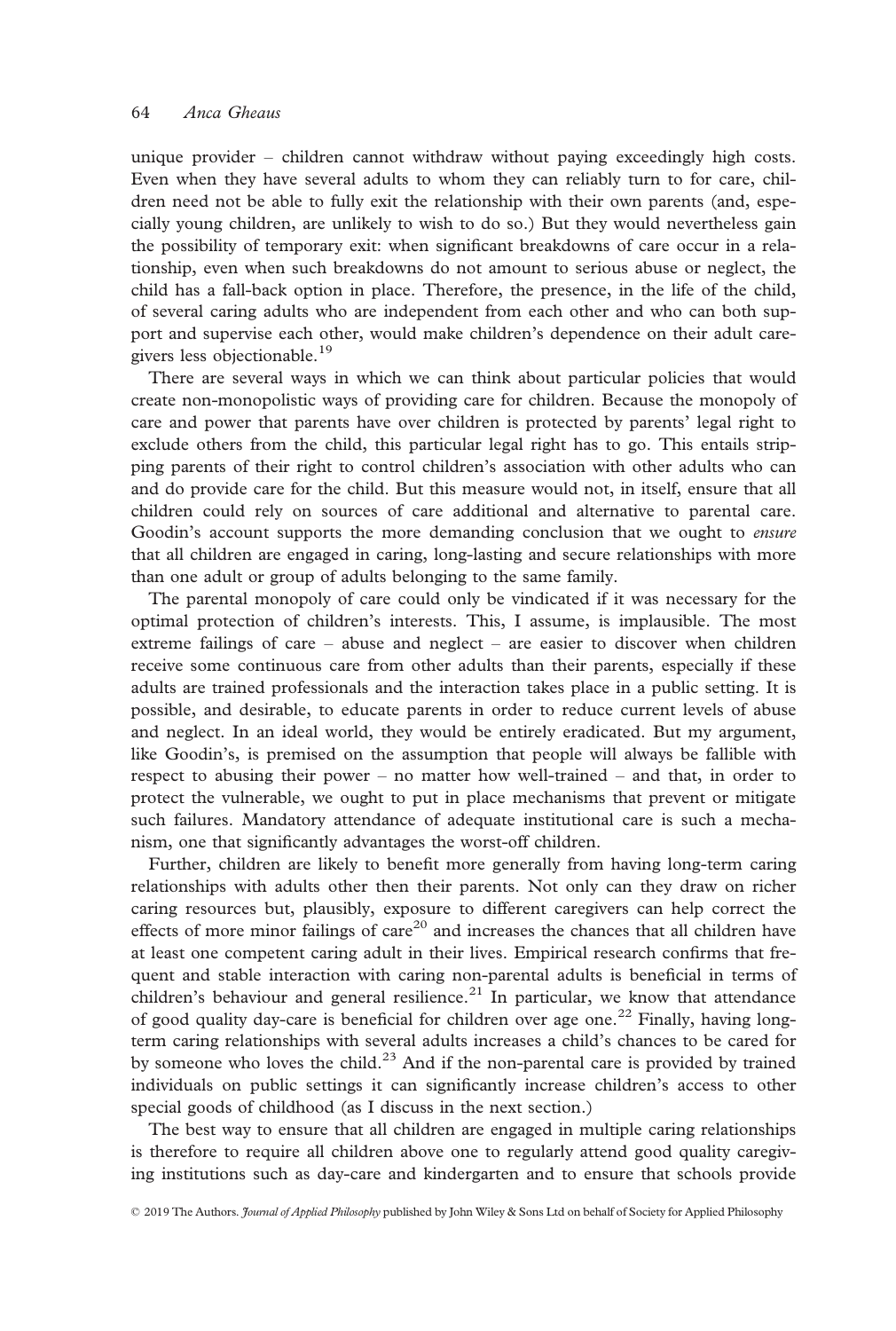care – by employing social workers who must make themselves available to children for emergencies – as well as academic training. To properly provide children with enduring caring relationships these institution must employ enough well-trained staff and ensure low turnover.

My proposal faces two worries. $24$  First, if children have a moral right to receive care from more than one adult, then it seems that we collectively are under the duty to ensure that sufficient adults provide such care. But this duty, especially if it is enforceable, seems very demanding. Second, if in order to respect children's rights we were to deprive parents from a monopoly of care they may lack sufficient incentive to have children.

It is true that my views concerning just childrearing are demanding; the first problem is merely an instantiation of the general problem that our duties towards children are very demanding. For instance, it is likely that orphans have the moral right to an upbringing as good as that of other children, which requires committed and loving child-rearers; yet, this is only possible if we are collectively under a duty to provide such child-rearers to the orphans.<sup>25</sup> The duty to provide all children with non-parental caregivers may be enforceable, at least as long as there are legitimate ways of enforcing it. For instance, it may be possible to nudge sufficient people, through financial and non-financial incentives, to work as non-parental caregivers. This, again, seems to be the same problem – albeit on a different scale – as ensuring, non-coercively, that adults work as caregivers when some children become orphans.

The over-demandingness worry is somewhat alleviated by the fact that we have  $-$  or, at least, can achieve – control over the number of children who come into existence. Which prompts the related worry that my suggested practice of childrearing could dissuade people from having children. This worry may or may not be warranted, but it is not a good reason to resist my proposal. Surely, people's unwillingness to procreate or parent under certain conditions cannot show that children do not have the moral rights which, if enforced, would disincentivise their being brought into existence. People may have become less willing to have children when they were forbidden to require their minor children to work for a wage or to apply corporeal punishments to children. But these surely could not be (even weak) reasons to think that children do not have moral rights to be free from corporal punishment or waged labour; nor were they reasons not to implement the respective reforms.

This analysis of children's vulnerability would apply equally to any group of individuals who are dependent on other people's care, who cannot voluntarily exit all caring relationships and whose caring relationships will either unavoidably or desirably contain some degree of discretion (for instance, adults whose mental impairments make them subject to legitimate paternalism). In the next section I turn to a second way in which children are vulnerable, which is unique to them.

#### The Goods of Childhood and the Content of Legitimate Authority Over Children

Children depend on adults in order to enjoy what they are entitled to by justice; adults' authority over children can be legitimately exercised only if the adults in question provide children with what is owed to them. As Colin Macleod and Lars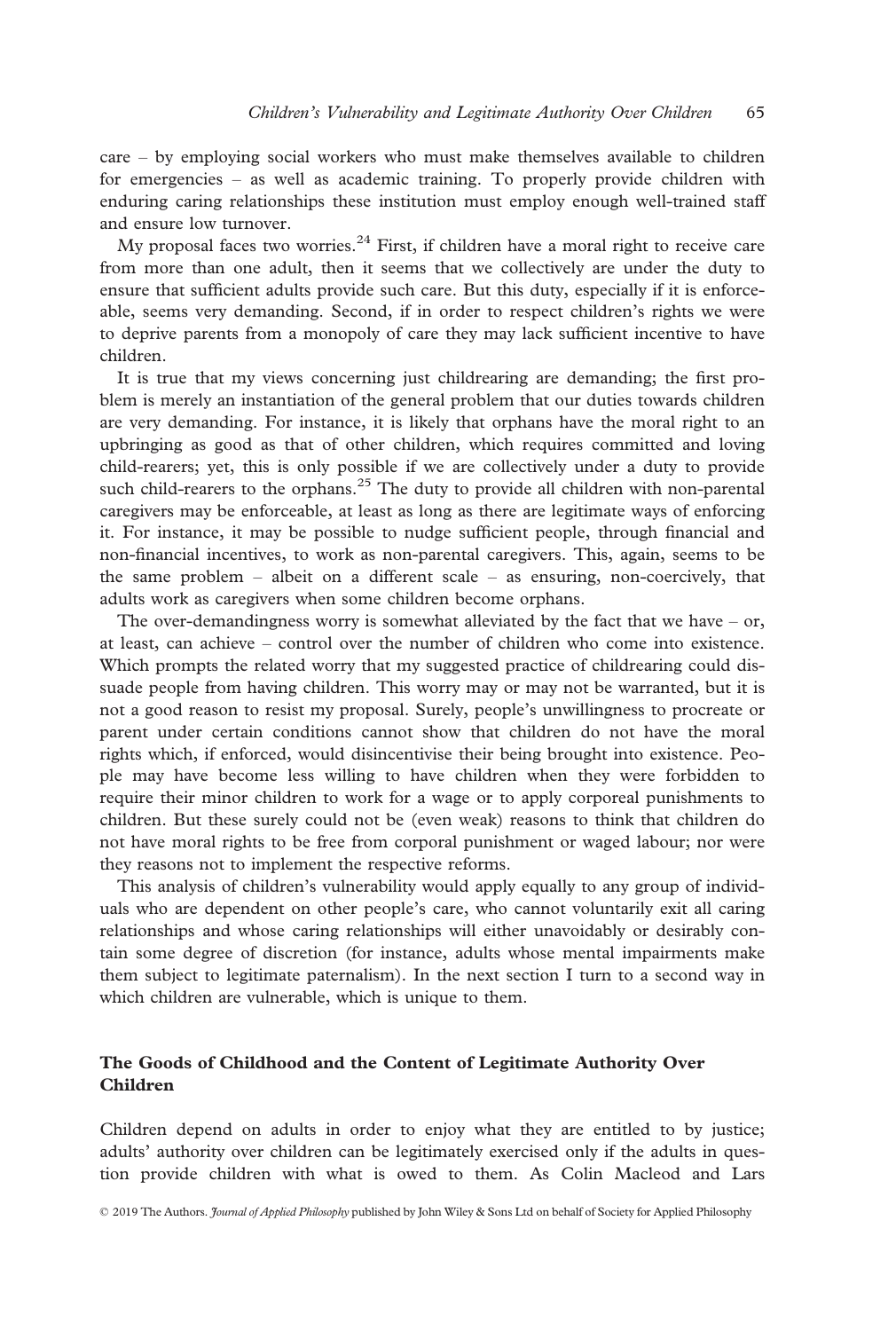Lindbolm have argued, standard theories about the metric of justice – that is, about the things the distribution of which is a matter of justice  $-$  do not work well in the case of children, to whom it is improper to ascribe full moral responsibility.<sup>26</sup> It is likely that, instead of resources, or opportunities for wellbeing, or capabilities, we owe children those goods that will make their lives go well while children and as future adults. In this case, perfectionism in childrearing need not be a problem.<sup>27</sup>

The difficult questions concerning the metric of justice for children, then, are which goods contribute to a good childhood, which goods contribute to a flourishing adulthood and how to weight them against each other when necessary trade-offs have to be made between these two categories of goods.

Recent developments in thinking about the nature and value of childhood help with these questions. Several philosophers have been drawing attention to the fact that childhood is not mere preparation for adult life;<sup>28</sup> rather, they think that children can enjoy a number of 'special goods of childhood', understood as goods that are valuable whether or not they contribute to children's development. In particular, Macleod has argued that we owe children those goods that make their childhoods go well.<sup>29</sup> I defended the view that children have privileged but non-exclusive access to a number of such goods and this can make children's lives go better, in some important respects, than adults' lives.<sup>30</sup> The special goods of childhood of interest here are the experiencing of caring affection from adults whom the children can trust and love wholeheartedly and unstructured time during which children engage in fantasy play, experimentation and undirected exploration of the world and of their minds. The enjoyment of both kinds of goods is made possible by some of the features of childhood that create children's general vulnerability analysed in the previous section: that is, their pervasive dependency on adults. Without it, neither the quality of the intimate relationship between children and caregivers nor children's necessary leisure time would exist.

This view is not uncontested. Some believe children's dependency on adult care and their being subject to justified paternalism mean that childhood as such is, all things considered, bad for children.<sup>31</sup> If so, then we should help children overcome this state as soon as possible. According to Sarah Hannan, childhood is an intrinsically undesirable state because children necessarily suffer from various bads, $32$  some of which coincide with the facts that make monopolies of care over children problematic: they are unable to meet their needs and are subject to legitimate domination in almost every area of life,  $33$  they are relatively small and weak, bad at means-ends reasoning and prone to form incautious attachments (these last features make their exit from relationships difficult and costly.) Other bads to which children are subject, as mentioned by Hannan and others, concern their lack of full moral agency: children do not have a fixed practical identity, a 'self of their own'. This, of course, might be the very reason why authority can be legitimately exercised over them<sup>34</sup> – the reason why we would not want to do away with all childrearing, even if it raises the above-discussed worries of illegitimate use of power. If the picture of childhood as involving distinctive bads were both true and complete, it would support the belief that legitimate authority over children must be exercised in order to help children leave childhood behind, the sooner the better.

I will argue to the contrary. First, this picture of childhood – while possibly widespread – is incomplete and hence not entirely correct. It underestimates those valuable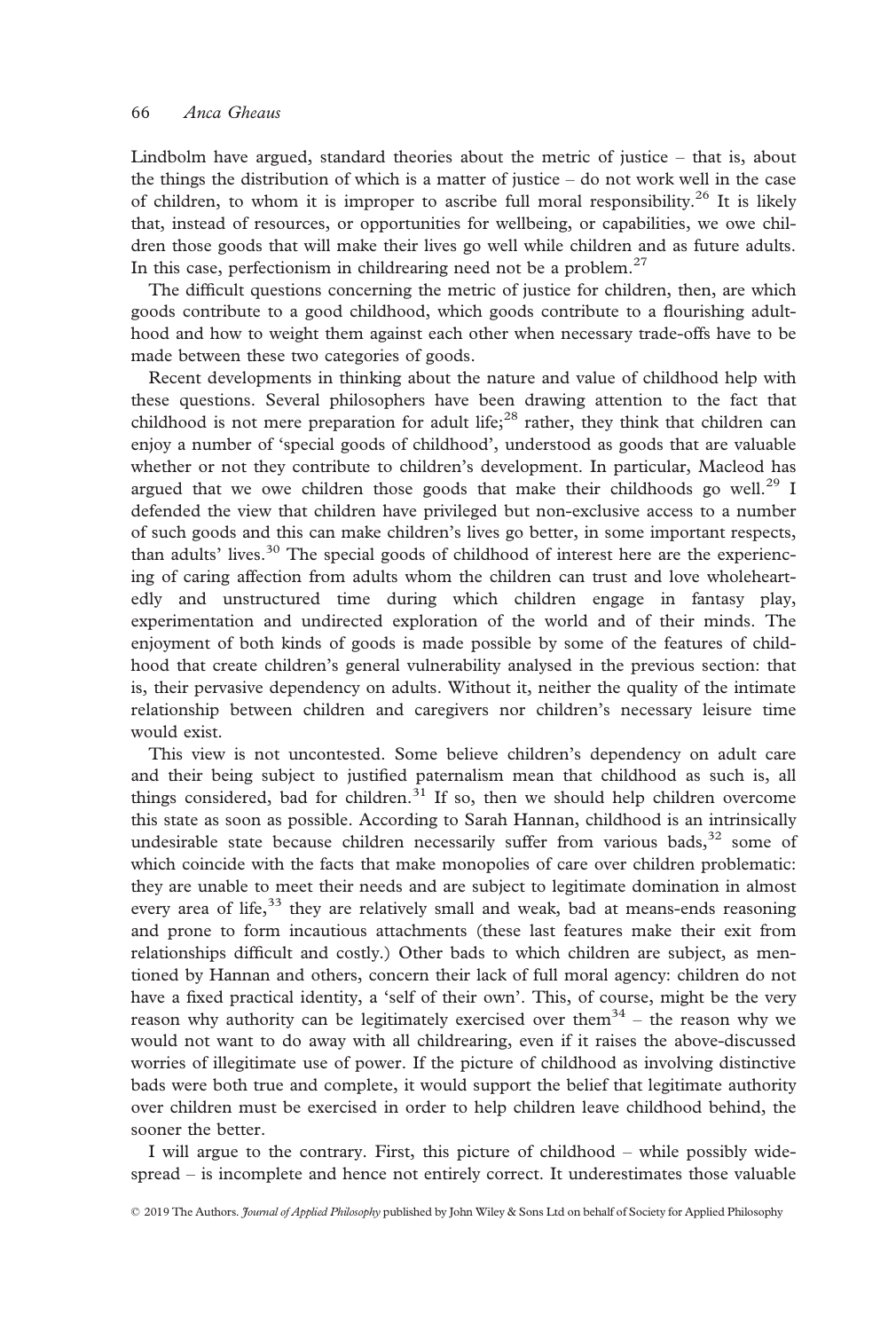abilities that children possess to a higher extent than average adults. Indeed, these abilities are so important that we value them very highly in both children and adults and we value them even when they do not lead to remarkable accomplishments. The exercise of these abilities constitutes some of the central goods of childhood, necessary for the full flourishing of children. It is crucial to see that the existence of these abilities in children is made possible, at least in part, by some features which also generate childhood bads. In this sense, many of the goods and bads of childhood are two faces of the same coin.

This issue is important both for understanding children's specific vulnerability and for reaching conclusions about the content of legitimate authority over children. If childhood were bad for individuals in ways that are not mitigated by significant goods of childhood, it would be fair to conclude that being in the state of childhood is, other things equal, making the individual worse off. We usually think that being vulnerable and being the worse off come in the same package: vulnerability makes people worse off, and being amongst the worse off usually makes one more vulnerable. Yet, I am saying here that children have privileged access to some very important goods. For this reason, childhood is likely to be a period when our lives can go better, in some respects and possibly overall, than they can go during adulthood. Where does this leave us with respect to thinking about children's vulnerability? Is it possible to continue seeing children as the most vulnerable members of society, and hence in need of special protection, while at the same time believing that, as such, children's lives go well in unique ways – that, indeed, childhood may be one of your best times? I will address this issue after having clarified the childhood goods at stake.

Over the past three decades, several distinct bodies of literature started to challenge the conventional image of children as being mere 'unfinished adults'.<sup>35</sup> This literature comes from philosophy with children, neuroscience, developmental psychology and even art history. According to several scholars working in these fields, children possess, to a much higher degree than usually acknowledged, and to a higher degree than average adults, certain epistemic abilities as well as artistic and philosophical abilities.

Results from developmental psychology as reported by Alison Gopnik indicate that even quite young children are in fact very good at theoretical reasoning – within the purview of their limited experience of the world. Looking at children's early learning, Gopnik and others came to the conclusion that children's uniquely fast learning is in part explained by their ability to form hypotheses and then test them in light of experience.<sup>36</sup> On this account, toddlers and even babies 'think, draw conclusions, make predictions, look for explanations, and even do experiments'. <sup>37</sup> To use Gopnik and her co-authors' own catchy metaphor, they are 'scientists in the crib'. Beyond the crib, we know that older children's unusual scientific creativity enables them to occasionally make scientific breakthroughs even in times of highly specialised knowledgeproduction.<sup>38</sup>

In a similar vein, Gareth Matthews criticised Jean Piaget's standard theory of children's cognitive development for assuming rather than proving children's imperfect rationality.<sup>39</sup> One of Matthews' charges to Piaget is that the latter failed to understand children's questions as philosophical questions. But Matthews', and other philosophers', experience, is that children – at least pre-puberty – are more capable of asking deep, competent philosophical questions, than adults who do not go on to be professional philosophers. This is because children are more curious, less conventional in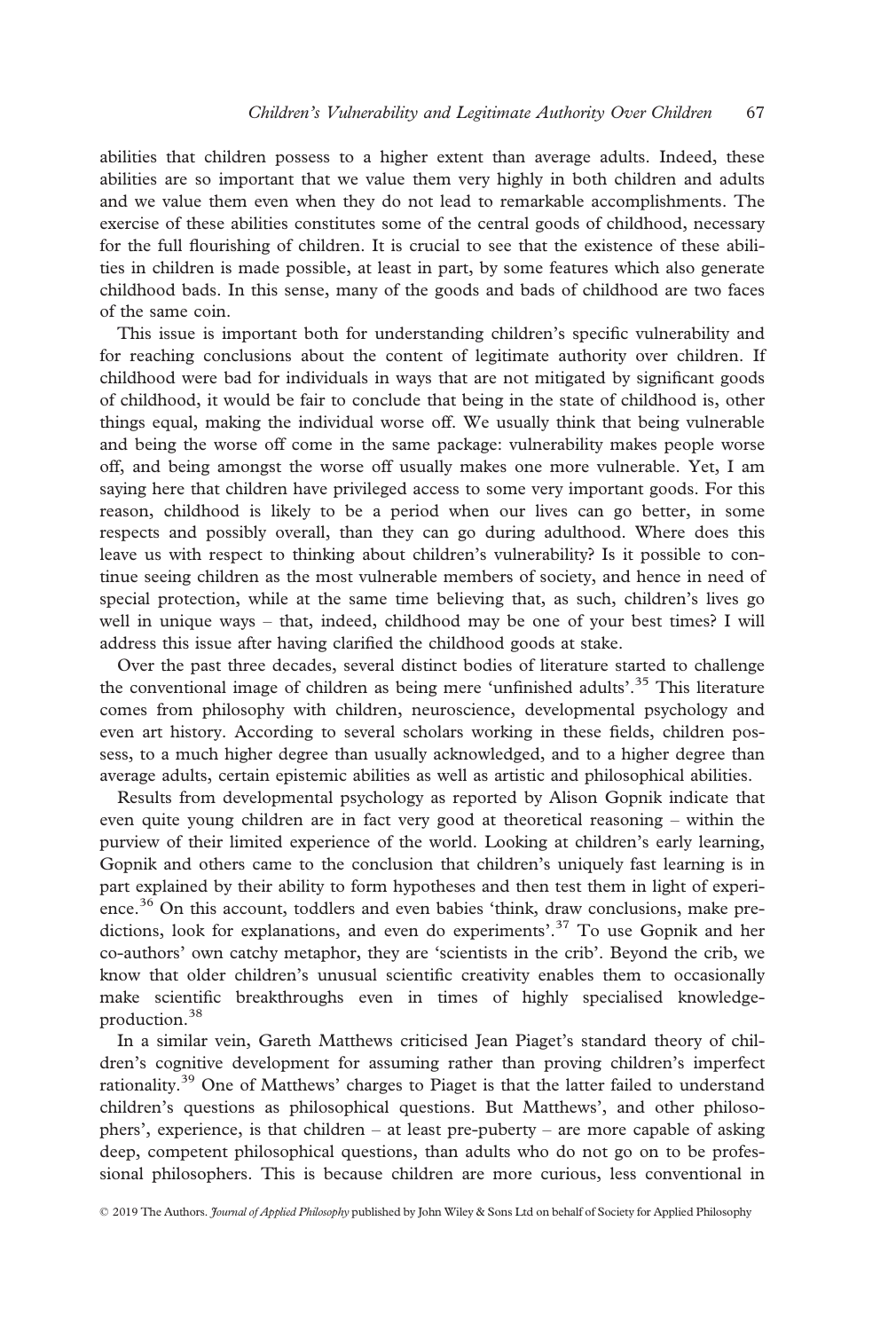their thinking, and more imaginative, making it possible to dream up alternative worlds. Matthews' critics have objected that children's philosophical pursuits do not display the same range of values that makes for good philosophy – such as systematicity, and tenacious engagement with an issue and the ability to see one's reasoning to its last conclusions.<sup>40</sup> However, this can be granted – and, with it, the conclusion that children are not particularly good at philosophical *accomplishments* – without denying that they posses the uniquely philosophical ability of asking the right question.

Not only Matthews but also art historians<sup>41</sup> and artists themselves (for instance, Pablo Picasso) attribute to children artistic abilities that are, on average, superior to those of adults. The claim here is that children are, in general, better able to produce aesthetically worthwhile drawings than adults who are not professional artists. It is an open question whether adults could (be educated to) retain children's superior abilities. Even if they could to some degree, age-specific neurological development may limit the retention of these abilities (as I explain below). Moreover, the unavoidable responsibilities of adult life – including the responsibility to care for the next generation – will probably always limit adults' opportunities to exercise these abilities to the extent to which they can retrain them. $42$ 

To sum up, although children on average rarely come up with compelling scientific or philosophical answers, let alone theories, and rarely create works of art that are considered of highest merit, they are, in comparison to the average adult, *more* philosophically – and scientifically-minded and artistically creative. In Matthew's words:

For many people the art or philosophy of their childhood is never equaled, let alone surpassed, by the art or philosophy of their adult lives. If painting or doing philosophy has any non-instrumental value for them, it is their child art and their child philosophy that have such value.<sup>43</sup>

Neuoscience explains this discrepancy between children's and adults' abilities by the fact that, in children, the prefrontal cortex is not fully developed, leading to a lower ability to inhibit information and to focus on particular tasks. The disadvantage, for children, is that they have much lower executive abilities than adults; yet, the same neurophysiological feature makes them more open to new experience, curious and creative. Gopnik writes that '[t]o be imaginative, you want to consider as many possibilities as you can, even wild and unprecedented ones ... In learning, you want to remain open to anything that may turn out to be the truth.<sup>144</sup> This seems an overstatement, since the process of learning involves eliminating some possible answers in favour others,<sup>45</sup> yet this does not distract from the point that children's openness is conductive to distinctive and valuable learning abilities.

If this account of childhood is correct, then it is not true that children are as bad at ends-means reasoning as they have been traditionally believed to be. Rather than a lack of rationality as such, it is their very limited experience of the world in combination with their lack of emotional self-control that justifies the view that children are insufficiently competent decision-makers and that they are subject to legitimate paternalism. Further, this account shows that children who exercise the creative abilities outlined above have privileged access to some goods that we consider highly valuable – in children, as well as in adults' lives: philosophical, scientific and artistic pursuits. Most of us think such pursuits are very valuable whether or not they lead to corresponding accomplishments – indeed, that they are important enough to make lives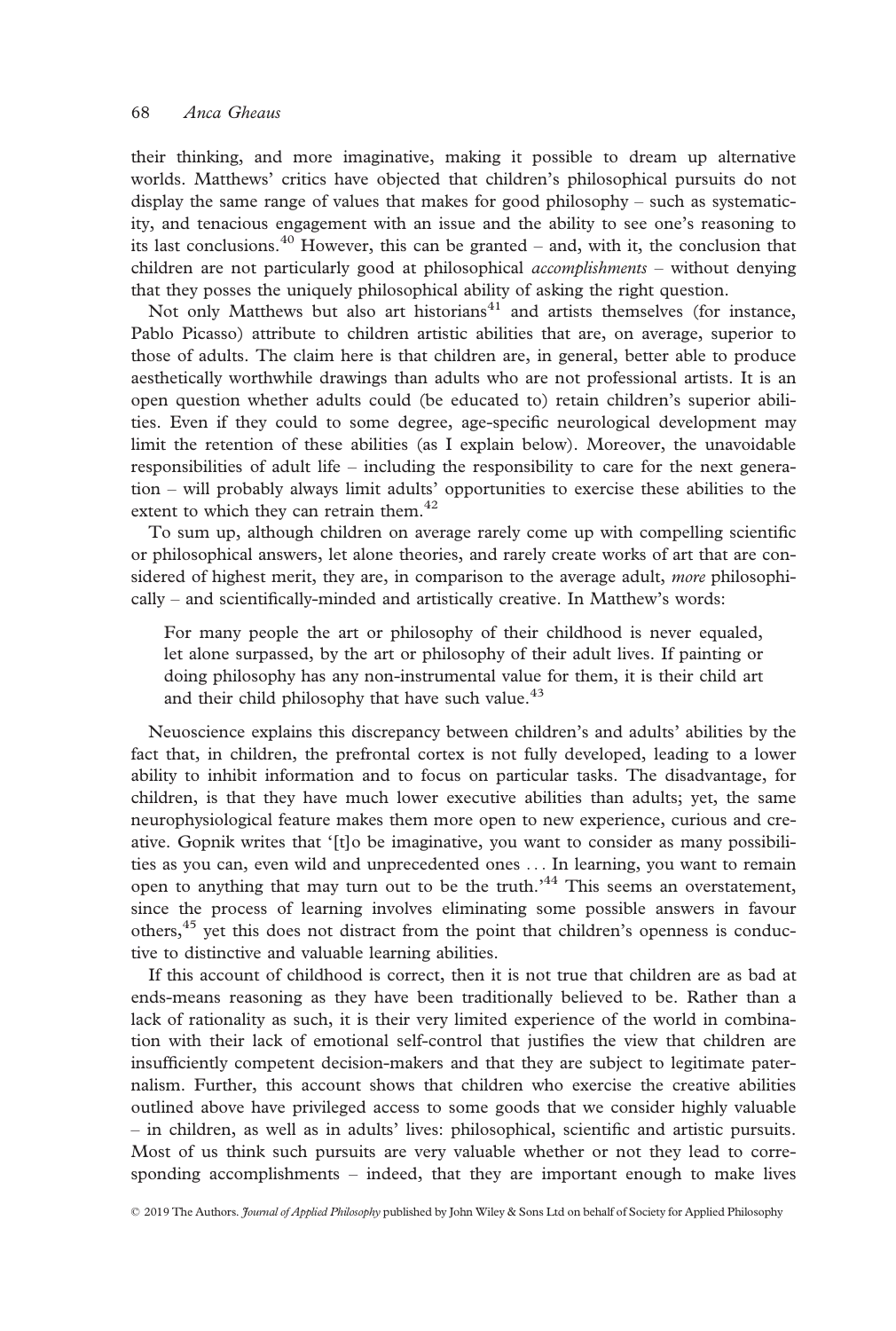that contain them good, in some important respects, on an objective understanding of wellbeing. Interestingly, the goods of childhood discussed here seem to be made possible by the very factors that generate the bads of childhood outlined by Hannan: children's neurological immaturity, in combination with legitimate adult authority over them, meant to protect them from the disastrous consequences of this immaturity. But children's lack of control over their lives at the same time relieves them of much of adult responsibility, thus freeing their time and attention for creative pursuits which adults do not, and cannot, have the same leisure to enjoy.<sup>46</sup>

Finally, children's lack of a stable self is often taken to be a source of childhood bads, because it, too, legitimises paternalistic behaviour towards children. Christine Straehle identifies this as the source of children's vulnerability. $47$  Yet, the same fact is likely to generate one of childhood's special goods: the ability to experiment with different selves – experimentation which, plausibly, has intrinsic as well as instrumental value.<sup>48</sup>

Children, then, have privileged access to goods that make their lives go particularly well in some respects. The above discussion of the goods and bads of childhood is compatible with several positions and I do not, in this article, commit to any in particular: maybe the bads and goods of childhood balance each other out, such that children are not, qua children, either better or worse off than adults. Or maybe children are, qua children, either better off than adults or  $-$  as Hannan thinks  $-$  worse off. I believe that the following analysis of the children's moral right to the special goods of childhood does not hinge on a particular conclusion on this matter. The reason is that, even if the special goods of childhood are not valuable enough to make up for the bads of childhood, some of them have high developmental value: Gopnik and her coauthors believe that children's experimental play is the basis for their future ability to innovate. More generally, the importance of unstructured play for healthy development is sufficiently uncontroversial for paediatricians to issue guidelines meant to protect it.<sup>49</sup> There is similar consensus concerning the importance of children's experiencing trusting and loving relationships with adults who provide care to the children.<sup>50</sup> Therefore, the quality of one's life *qua* future adult depends on the enjoyment of these goods during childhood. Trying to artificially speed up children's development would, in this case, backfire.<sup>51</sup>

Children's adequate access to such goods depends on many factors that are outside their control: most importantly, on being given sufficient time unburdened by specific demands, when they can explore and experiment freely. They also depend on adults ready to encourage their scientific curiosity and artistic creativity and to discuss philosophy with them. (For instance, the emerging field of doing philosophy with children suggests that children tend to be unusually curious, imaginative and ready to ask fundamental questions but also lack the experience and grit necessary to enjoy good philosophical explorations; therefore they greatly benefit from competent adult guidance.) And children depend on adults for access to the material basis of these pursuits.

Because, unlike adults, they are not in control of their time, social interactions and of material resources, children are at the mercy of adults for the enjoyment of these goods. Take, for instance, the example of pretend play that allows one to exercise one's artistic imagination and have fun. This good, I assume, is available to both children and adults although adults may have a harder time accessing it. Adults can and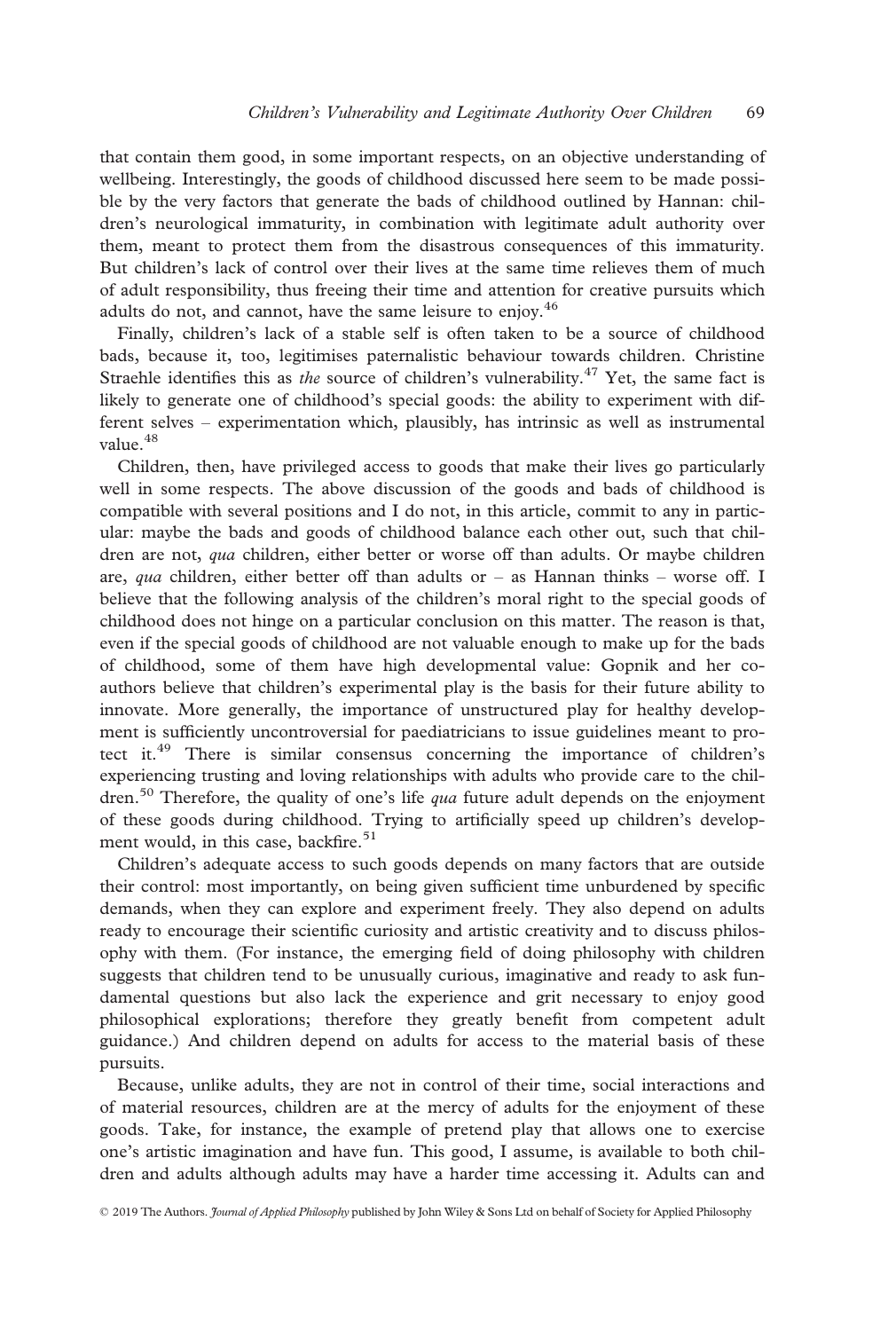do decide, at will, to engage in pretend play: for example, they can decide to re-enact a day in the Second World War – as it sometimes happens in England – with relatively modest resources: their free time on a weekend and a couple of funny hats and handme-down clothes. By contrast, children need adults' permission to play in an unstructured way (rather than study or exercise), to play with playmates (rather than alone), to play in particular ways (even when these are disruptive of adults' comfort), and to use whatever materials they need. Parents themselves may have the will to provide children with the necessary basis needed to exercise children's abilities, yet lack the necessary resources: they may be excessively busy making ends meet (and hence lack the time to supervise them or engage in exploratory conversations), or lack the necessary education, or have little choice but to live in urban environments lacking in public spaces where children can play together. Or they may have enough time, education and infrastructure to provide for their children, but assume – correctly or not – that, in order to achieve success in overly competitive social circumstances their children must be trained, as early as possible, in the skills that will enable them to be ahead of their competitors: first in educational, and later in working, environments.<sup>52</sup> These skills may, but do not necessarily have to, coincide with the skills that children develop while discovering the world, playing, drawing, dancing and asking metaphysical questions. If a parent raises a child in an overly competitive environment in which all other children are expected to show early academic achievements, it may be rational for that parent to deprive her child of the special goods of childhood. This is especially true if admission to particular schools (or pre-schools!) depends on such achievements.

This last point suggests that making the goods of childhood generally available is a collective problem that affects even parents who wish to, and can, provide their children the special goods of childhood. Each parent may be right to think that, as long as other parents' children spend increasing amounts of their time in training for future competition, it is too risky to give one's child too much unstructured play. Yet, all parents may have reason to wish that enough of their child's time is protected from goal-oriented activities which are allegedly making them more competitive. If so, then the only way of ensuring that all children enjoy unstructured time is to partly socialise their rearing in institutions that provide them with enough such time. Universal attendance at good institutions can undermine to some extent the rat-race of making one's child as competitive as early as possible, partly by diminishing parental influence over their children.

There are other reasons why the special goods of childhood are best provided in communal contexts. First, not all children have easy access to enough other children in their private homes. Perhaps children playing on their own can realise some of the good of imaginative play, but, I assume, playing with other children and engaging in friendships with children is part and parcel of a good childhood.<sup>53</sup> Second, because the special goods of childhood are also more likely to be available to children if they benefit from long-term engagement with adults who are themselves interested in, and knowledgeable about, science, the arts and philosophy. Third, compared to other forms of non-parental care, well-run childcare institutions are more likely to distribute more equally children's access to at least one loving and trustworthy adult.

Therefore, there is a common way to address the two kinds of children's vulnerability. Because children are vulnerable to their caregivers, justice requires that we avoid monopolies of care and ensure that all children have robust access to some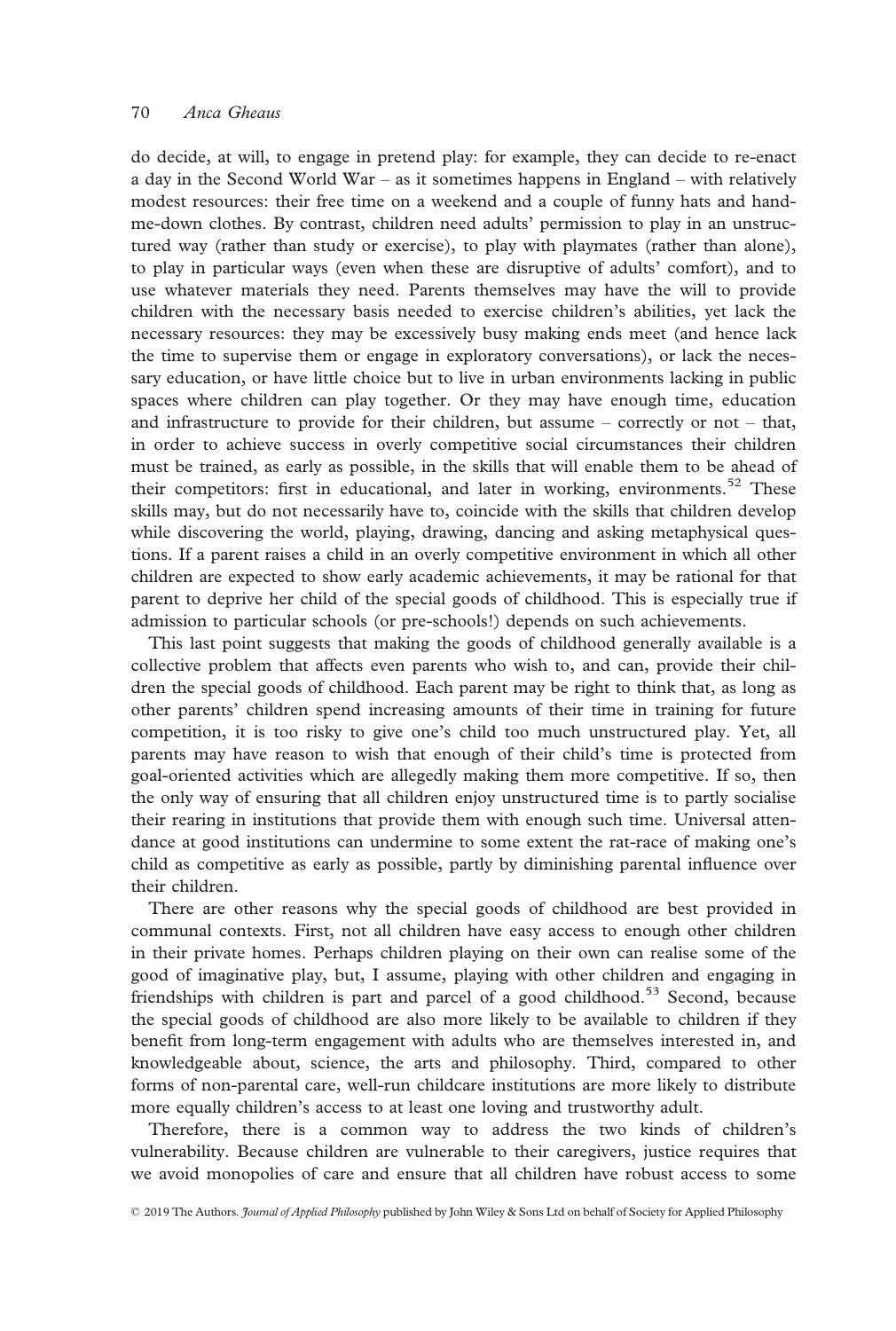non-parental long-lasting caring relationships. Partial, mandatory attendance of daycare centres, kindergartens and schools<sup>54</sup> is the best way to meet this demand. Moreover, it is also the best way to provide all children with the special goods of childhood that are owed to them.

The discussion about children's vulnerability usually refers to the ways in which being a child makes one, at least potentially, worse off.<sup>55</sup> And yet, I suggest, childhood is also a source of advantage because children have privileged access to important goods. This may raise a worry: assuming that the special goods of childhood make children's lives go better than adults' lives, how can children be entitled to them by justice?

Here it is worth distinguishing between two sources of vulnerability. One can be especially vulnerable because one is at higher risk than others of not enjoying an important good that everybody is capable of enjoying equally: a junior person in many companies is more vulnerable than more senior persons to losing her job. Alternatively, one can be especially vulnerable to the loss of a good that only some can enjoy: a talented and passionate pianist is more vulnerable then others to the evils of rheumatism. The second kind of vulnerability can only affect those who are, in some sense, better off.

Children are vulnerable in both ways, and both kinds of vulnerability generate weighty claims to protection. The first kind, the one typically discussed in relation to children, is quite straightforwardly a matter of justice. But additional explanation is required to see why the second kind of vulnerability generates a claim of justice. In the case of the pianist there are consequentialist reasons (like excellence and utility) to protect her exceptional ability. These are not, at least not obviously, reasons of justice. The pianist is very lucky, in the first instance, to have her wonderful and unusual ability; she is, in this respect, more advantaged then the rest of us. It would be unfair to give priority to the protection of her abilities when faced with claims to protection from people who are worse off to start with. The case of children may be thought to be similar, if they enjoy wonderful abilities that are unusual in adults and that make their lives go better in some important respects than the lives of adults. I think there are some good answers to this challenge.

In certain respects the case of children is indeed similar to that of the talented pianist. The goods that children enjoy if they can fully exercise their epistemic and creative abilities merit protection on account of being forms of human excellence as well as for reasons of efficiency, or utility: The full exercise of these capacities is likely to bring joy to children and the adults in their lives. But children's possession of special abilities is also disanalogous with the case of the pianist because we all start life as children but we do not all have the privilege of possessing, at some point in our lives, excellent musical abilities. Thus, reasons of efficiency for giving special protection to children's enjoyment of the childhood goods discussed here are also likely to be reasons of justice: The enjoyment of these goods contributes to a good childhood and has significant developmental value. Moreover, most individuals who have lost their chance to enjoy the special goods of childhood as children have missed their only chance to enjoy them at their best. Hence, our lives go better overall if we enable access to them during childhood. And at least some philosophers will agree that a Pareto optimal equal distribution (according to whatever principle of equality one subscribes to) is more just than a Pareto inferior equal distribution. Justice may prohibit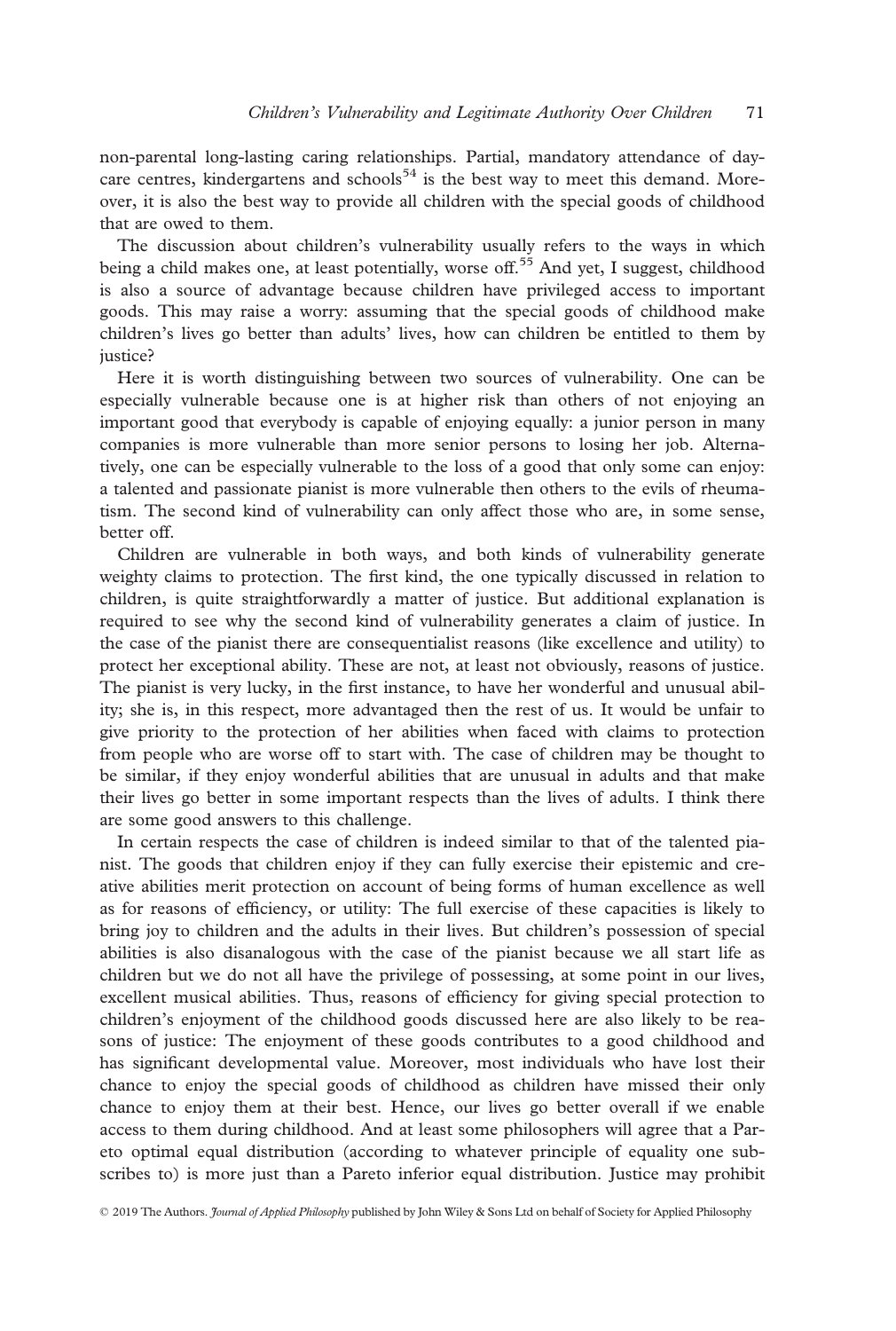#### 72 Anca Gheaus

levelling down when there is no gain in equality for doing so. According to the lifetime perspective on justice – a controversial yet dominant view – justice requires some kind of equality between individuals over the entire course of their lives. Therefore, if the lifetime perspective on justice is correct, one need not worry that providing children with the goods of childhood is unfair even if it really results in children being better off than adults.

#### Conclusions

Children are vulnerable in several ways, both of which bear on the issue of just childrearing. Most of us agree that authority can be legitimately exercised over children, for their own good. Yet, the exercise of authority over another individual puts her at a significant risk that power over her will be abused. Indeed, most literature on justice in childrearing focuses on this very obvious and general kind of vulnerability in children. The usual conclusion drawn by philosophers is that parents are the main holders of legitimate authority over their children, and that limits of this authority must be rigorously defined and monitored with a view to advancing children's interests. Without denying this, I suggest a more radical restructuring of authority over children: to be legitimate, it must avoid monopolies of power in ways that I have sketched in the second section above.

But this does not say much about *how* authority over children ought to be exercised: children's access to which goods must be ensured by those who have authority over them? Undeniably, children have claims to goods such as food, safety, shelter, clothing, some emotional nurturing and education. Yet, as the recent discussion of the special goods of childhood suggests, there may be goods that are particularly important to children and which are not on this list. Some of them are more likely to have developmental value than others. I have argued that the existence of these goods partly determines the content of legitimate authority over children: those who control children's lives must provide children with robust access to them.

The discussion on both the structure and the content of legitimate authority over children led to the conclusion that justice in childrearing requires the establishment of institutions which provide children with the goods they are being owed and the revision of parental rights to ensure that parents cannot prevent their children from attending these institutions. In the first claim, I join my voice to the view already advanced by Macleod that schools ought, as a matter of justice, to provide children with play and artistic activities.

A final conclusion is that two opposed views on the question of the distinctive goodness and badness of childhood can both acknowledge that children are particularly vulnerable, yet yield different conclusions on how badly or well off children are in virtue of being children. The special goods of childhood may outweigh its bads, in which case rushing children through childhood would be objectionable because it would deprive them from proper enjoyment of these goods. Or the bads of childhood may outweigh its special goods, in which case we would be wrong to rush children though childhood because these goods have significant developmental value. It is fortunate that the debate on whether childhood is, as such, a desirable or undesirable state need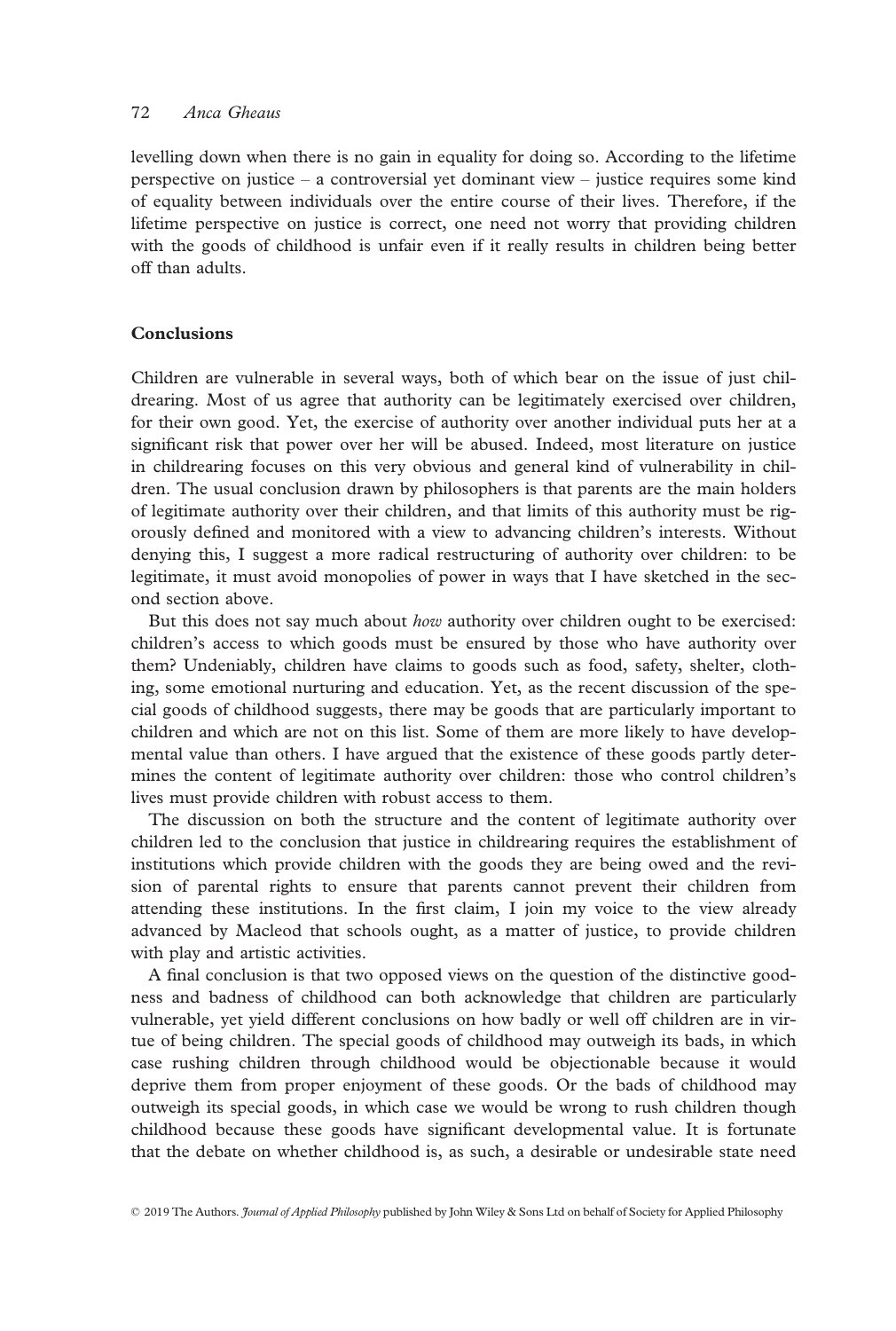not bear too heavily on the practically more important debate concerning children's entitlements of justice.<sup>56</sup>

Anca Gheaus, Department of Law, Universitat Pompeu Fabra Merce Roderoda Building, Ramon Trias Fargas, 25-27, 08005, Barcelona, Spain. agheaus@gmail.com

#### **NOTES**

- 1 Anca Gheaus, 'Arguments for nonparental care', Social Theory and Practice 37,3 (2011): 483–509.
- 2 Colin Macleod, 'Primary goods, capabilities, and children' in I. Robeyns & H. Brighouse (eds) Measuring Justice: Primary Goods and Capabilities (Cambridge: Cambridge University Press, 2010); Lars Lindbolm, 'Childhood and the metric of justice' in G. Calder, J. De Wispelaere & A. Gheaus (eds) The Routledge Handbook to Children and Childhood, forthcoming.
- 3 For children's emotional vulnerability to their care-givers see Amy Mullin, 'Children, vulnerability, and emotional harm' in C. Mackenzie, W. Rogers & S. Dodds (eds) Vulnerability: New Essays in Ethics and Feminist Philosophy (Oxford: Oxford University Press, 2014), pp. 265–287.
- 4 Given their interest in developing autonomy, children are particularly vulnerable to their parents' power to shape their values. See Mianna Lotz 'Parental values and children's vulnerability' in C. Mackenzie, W. Rogers & S. Dodds (eds) Vulnerability: New Essays in Ethics and Feminist Philosophy (Oxford: Oxford University Press, 2014), pp. 242–265.
- 5 For a comprehensive defence of this view see Harry Brighouse & Adam Swift, Family Values (Princeton, NJ: Princeton University Press, 2014).
- 6 Sarah Hannan, 'Why childhood is bad for children', forthcoming in the Journal of Applied Philosophy. Patrick Tomlin, 'Saplings or caterpillars? Trying to understand children's wellbeing', Journal of Applied Philosophy 33,4 (2016): doi: [10.1111/japp.12204](http://dx.doi.org/10.1111/japp.12204).
- 7 Hannan forthcoming op. cit.
- 8 Robert Goodin, Protecting the Vulnerable (Chicago, IL: Chicago University Press, 1985).
- 9 Goodin himself thinks that children's dependency is in itself undesirable.
- 10 Goodin op. cit., p. 195.
- 11 The application of the term to parenting seems forced but, on reflection, it is not absurd. Whether or not monopolies of power over children are exploitative depends on how wide an interpretation of 'benefits' one accepts in the analysis of exploitation; parents in prosperous liberal democracies do not usually seek economic benefits from having children but, arguably, they do enjoy various other kinds of benefit from childrearing.
- 12 Brighouse & Swift op. cit.
- 13 I argue for this in Anca Gheaus, 'Republican childrearing', unpublished manuscript.
- 14 For more on this see Gheaus 2011 op. cit.
- 15 But see cases of countries that introduce regulations/legislation meant to protect children's relationships with their grandparents.
- 16 I am grateful to an anonymous referee for asking me to discuss this.
- 17 Goodin op. cit., p. 202.
- 18 Ibid., p. 197.
- 19 I assume that only care that tracks the child's interest perfectly would render her dependency entirely unobjectionable, but I also assume that this is a regulative ideal which cannot be fully realised.
- 20 As I argued in Gheaus (2011 op. cit., p. 499): 'For example, a child who is constantly made to feel stupid at home might discover, in the context of institutional care, that she can be seen as clever. In the same context, however, she might be made to feel too slow by, say, a caregiver who is unable to cope with the pace of this particular child. Experiencing mistakes in care that are different from those experienced at home may provide children with a very welcome critical distance (either immediately or, at least later on, when they develop enough skills to reflect on their own upbringing).'
- 21 Michael Lamb, 'Effects of nonparental child care on child development: an update', *Canadian Journal of* Psychiatry 41,6 (1996): 330–342; Carrie Rishel, Esther Sales & Gary F. Koeske, 'Relationships with nonparental adults and child behavior', Child and Adolescent Social Work Journal 22,1 (2005): 19-34.

<sup>© 2019</sup> The Authors. *Journal of Applied Philosophy* published by John Wiley & Sons Ltd on behalf of Society for Applied Philosophy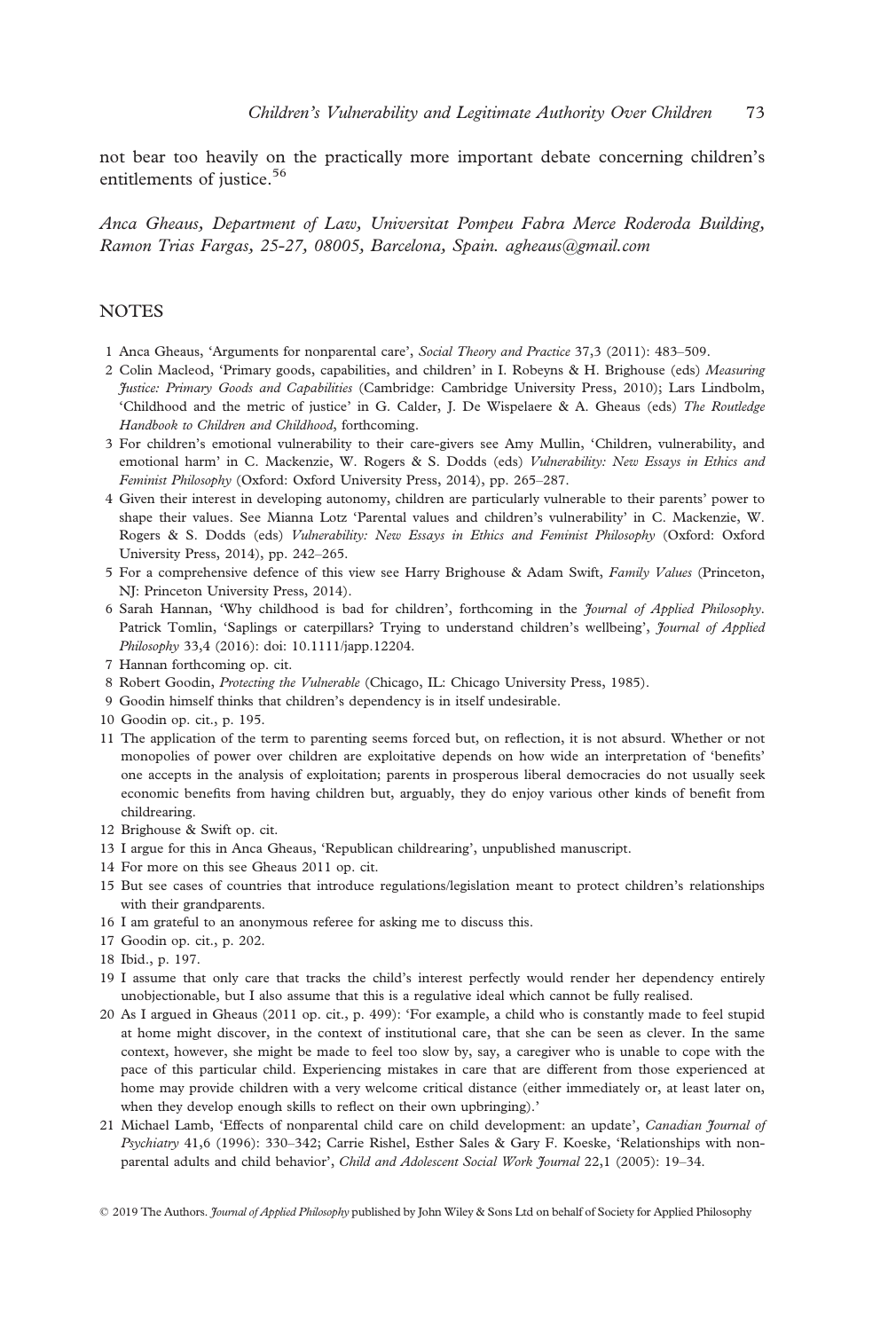#### 74 Anca Gheaus

- 22 Jane Waldfogel, What Children Need (Cambridge, MA: Harvard University Press, 2006).
- 23 Which is likely to be part and parcel of an adequate upbringing. See Brighouse & Swift op. cit.
- 24 I am grateful to an anonymous referee for asking me to engage with this problem.
- 25 For a discussion on how demanding childrearing duties are in general, see Brighouse & Swift op. cit.

- 27 That is, the worry that it is impermissible for states to justify their decisions concerning how they affect their citizen's lives by appeal to reasons grounded in particular conceptions of a good, or flourishing, life. For more on this, see Tim Fowler, 'Perfectionism for children, anti-perfectionism for adults', Canadian Journal of Philosophy 44,3–4 (2014): 305–323.
- 28 Macleod 2010 op. cit.; Samantha Brennan; 'The goods of childhood, children's rights and the role of parents as advocates and interpreters' in F. Baylis & C. McLeod (eds) Family-Making: Contemporary Ethical Challenges (Oxford: Oxford University Press, 2014); Colin Macleod, 'Just schools and good childhoods: Non-preparatory dimensions of educational justice', *Journal of Applied Philosophy* 33,4 (2016): doi: [10.](http://dx.doi.org/10.1111/japp.12227) [1111/japp.12227;](http://dx.doi.org/10.1111/japp.12227) Anca Gheaus, 'Unfinished adults and defective children: On the nature and value of childhood', Journal of Ethics & Social Philosophy 9,1 (2015): 1-21.
- 29 Colin Macleod 2010 op. cit., and 'Agency, authority and the vulnerability of children' in A. Bagattini & C. Macleod (eds) The Nature of Children's Well-being: Theory and Practice (Dordrecht: Springer, 2014).
- 30 Gheaus 2015 op. cit.
- 31 Hannan forthcoming op. cit.; Tomlin op. cit.
- 32 Hannan forthcoming op. cit.
- 33 That children can be dominated and that domination is as such regrettable even when legitimate, see Tomlin op. cit.
- 34 At least, on one account of why paternalism over children is justified. See Tamar Schapiro, 'What is a child?' Ethics 109,4 (1999): 715-38; and Norvin Richards, The Ethics of Parenthood (Oxford: Oxford University Press, 2010).
- 35 Gareth Matthews & Amy Mullin, 'The philosophy of childhood' in E.N. Zalta (ed.) The Stanford Encyclopedia of Philosophy, 2015. A more elaborate account of the special abilities of children and their relevance to wellbeing can be found in Gheaus 2015 op. cit.
- 36 Alison Gopnik, Andrew N. Meltzoff & Patricia K. Kuhl, The Scientist in the Crib: What Early Learning Tells Us About the Mind (New York: Harper Collins e-books, 1999/2008).
- 37 Gopnik et al. op. cit., p. x.
- 38 One example is 15-year-old Jack Andraka's devising an early test for pancreatic cancer.
- 39 Gareth Matthews, Philosophy and the Young Child (Cambridge, MA: Harvard University Press, 1980); and Gareth Matthews, The Philosophy of Childhood (Cambridge, MA: Harvard University Press, 1994).
- 40 John White, 'The roots of philosophy' in A. Phillips Griffiths (ed.) The Impulse to Philosophize (Cambridge: Cambridge University Press, 1992), pp. 73–88.
- 41 Jonathan Fineberg, The Innocent Eye: Children's Art and the Modern Artist (Princeton, NJ: Princeton University Press, 1997).
- 42 I grapple with these issues in Gheaus 2015 op. cit.
- 43 Matthews 1994 op. cit., p. 123.
- 44 Alison Gopnik, The Philosophical Baby: What Children's Minds Tell Us About Truth, Love, and the Meaning of Life (New York: Farrar, Straus and Giroux, 2009), p. 13.
- 45 I am grateful to an anonymous reviewer for this point.
- 46 I develop this point in Gheaus 2015 op. cit. See also Macleod 2015 op. cit.
- 47 Christine Straehle, 'Children, vulnerability and autonomy', paper given at the Annual Meeting of the American Philosophical Association, Pacific Division, San Francisco, April 2013.
- 48 For a full argument on this see Gheaus 2015 op. cit. See also Andrew Franklin-Hall, 'On becoming an adult: autonomy and the moral relevance of life's stages,' Philosophical Quarterly 63,251 (2009): 223–47, who, at p. 246, speculates that experimenting is constitutive of a valuable form of freedom.
- 49 Kenneth R. Ginsburg, 'The importance of play in promoting healthy child development and maintaining strong parent-child bonds', Pediatrics 119,1 (2007): doi: [10.1542/peds.2006-2697](http://dx.doi.org/10.1542/peds.2006-2697).
- 50 See, for instance, Brighouse & Swift op. cit.
- 51 I am grateful to Lars Lindbolm and R.J. Leland for pushing me to clarify this and to Adam Swift for an interesting discussion on this issue.
- 52 An illustration of this situation in the US context can be found in Annette Lareau's book Unequal Childhoods: Class, Race, and Family Life (Berkeley, CA: University of California Press, 2003).

<sup>26</sup> Lindbolm op. cit.